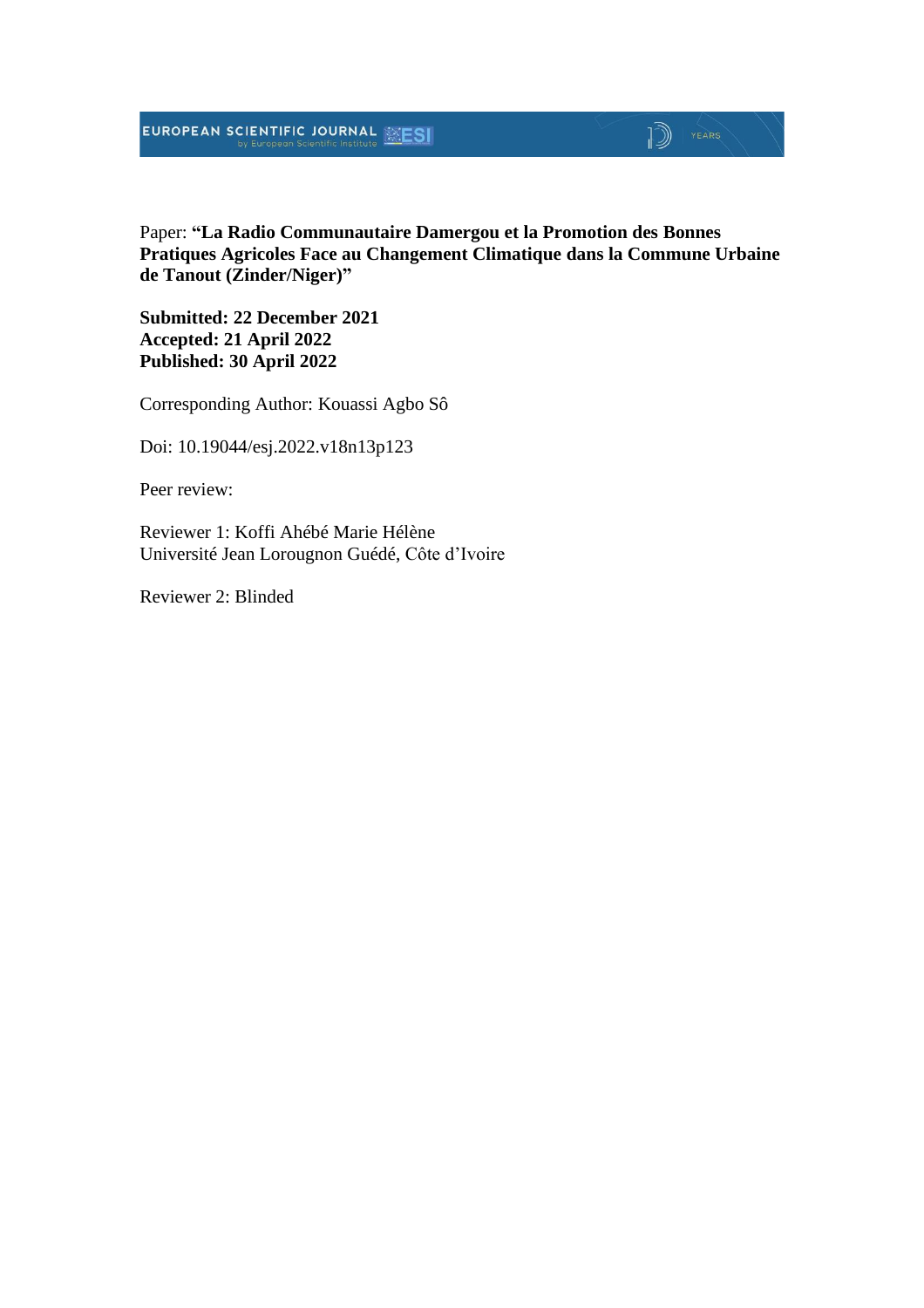# **ESJ** *Manuscript Evaluation Form 2021*

This form is designed to summarize the manuscript peer review that you have completed and to ensure that you have considered all appropriate criteria in your review. Your review should provide a clear statement, to the authors and editors, of the modifications necessary before the paper can be published or the specific reasons for rejection.

Please respond within the appointed time so that we can give the authors timely responses and feedback.

NOTE: ESJ promotes peer review procedure based on scientific validity and technical quality of the paper (not perceived the impact). You are also not required to do proofreading of the paper. It could be recommended as part of the revision.

*ESJ editorial office would like to express its special gratitude for your time and efforts. Our editorial team is a substantial reason that stands ESJ out from the crowd!*

| Reviewer Name: KOFFI Ahébé Marie<br>Hélène                                                                                                                                             |                                                |  |
|----------------------------------------------------------------------------------------------------------------------------------------------------------------------------------------|------------------------------------------------|--|
| University/Country: Université Jean Lorougnon Guédé/Côte d'Ivoire                                                                                                                      |                                                |  |
| Date Manuscript Received:01/02/2022                                                                                                                                                    | Report Submitted:<br>Date Review<br>23/02/2022 |  |
| Manuscript Title: La radio communautaire Damergou et la promotion des bonnes<br>pratiques agricoles face au changement climatique dans la commune urbaine de<br>Tanout (zinder/niger). |                                                |  |
| ESJ Manuscript Number: 0115/22                                                                                                                                                         |                                                |  |
| You agree your name is revealed to the author of the paper:<br>Yes/No                                                                                                                  |                                                |  |
| You approve, your name as a reviewer of this paper, is available in the "review history" of the<br>paper: Yes/No                                                                       |                                                |  |
| You approve, this review report is available in the "review history" of the paper: $Yes/No$                                                                                            |                                                |  |

#### **Evaluation Criteria:**

**Please give each evaluation item a numeric rating on a 5-point scale, along with a thorough explanation for each point rating.**

|                  | <b>Rating Result</b>        |
|------------------|-----------------------------|
| <i>Questions</i> | [Poor] $1-5$<br>[Excellent] |